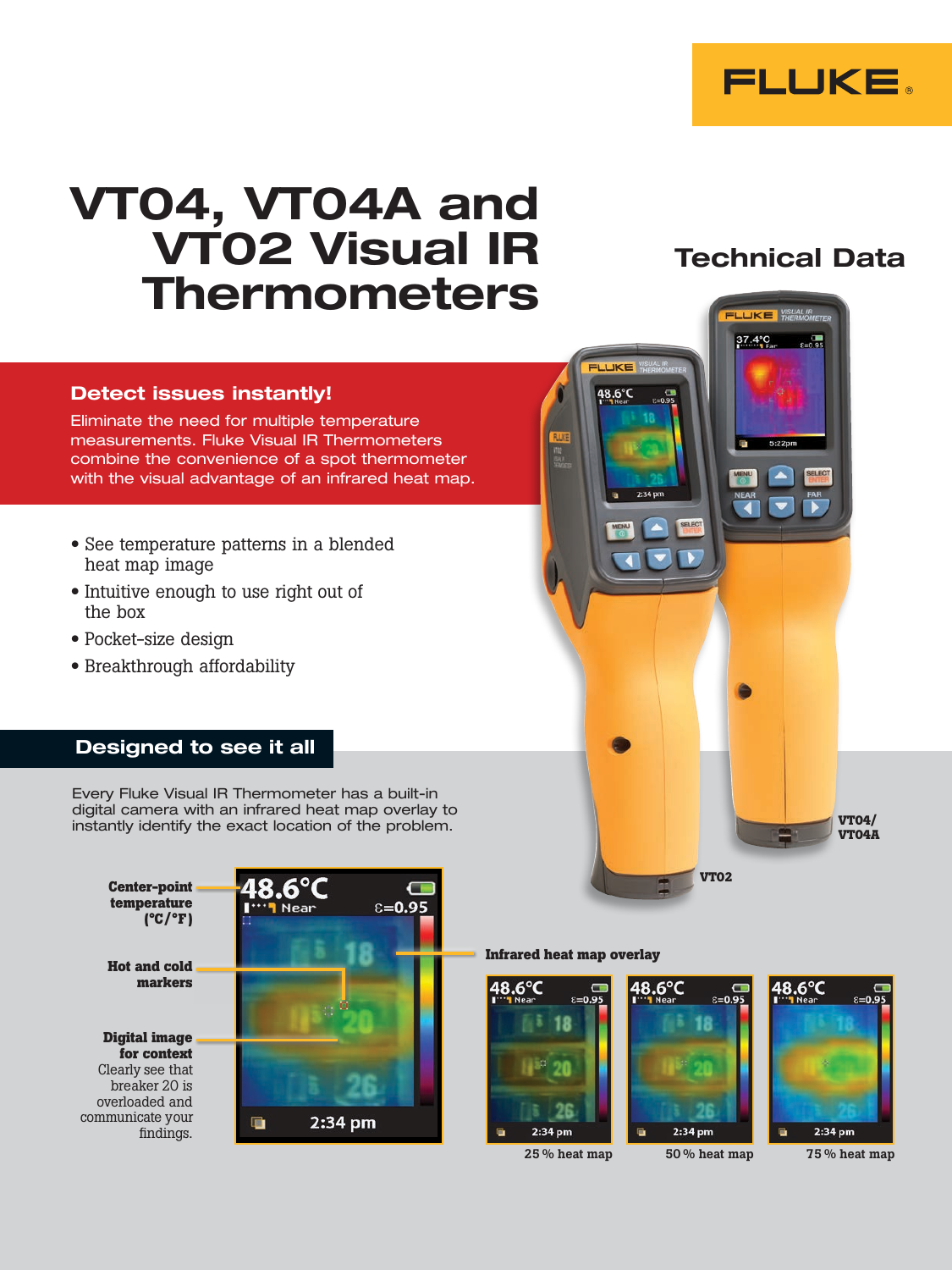



#### **Key features of a visual IR thermometer:**

#### **Fits your budget**

Fluke VT02, VT04 and VT04A Visual IR Thermometers give you bold temperature features at a price that allows you to outfit your entire team.

#### **Intuitive interface**

Get to work as soon as you take it out of the box.

#### **Pocket-size design**

Handy when you need it—easily fits in your tool bag or pocket.

#### **Infrared heat map blending**

Blend digital image with heat map overlay at 0 %, 25 %, 50 %, 75 %, and full infrared with one button.

#### **Center-point temperature and hot and cold markers**

Hot and cold markers automatically identify hottest and coldest spots within field of view.

#### **SmartView**® **reporting software**

Store up to 10,000 images per GB on included SD card and make reports with Fluke's professional reporting software.

#### **Batteries that work as long as you**

Choose between a rechargeable Lithium-ion battery (VT04) and 4 AA batteries (VT04A and VT02). Both options last 8 hours.

#### **Additional benefits of VT04/VT04A**

#### **See more with PyroBlend**® **Plus optics**

- Excellent field of view for tight spaces: 28° x 28°
- Four times sharper images than VT02

#### **Alarm and time lapse features**

- High/low temperature alarms—high and low temperature alarms flash whenever the temperature threshold is exceeded
- Time-lapse image capture—automatically capture images at set intervals of time without being there
- Auto-monitor alarm—automatically capture images after a user-selected temperature threshold has been exceeded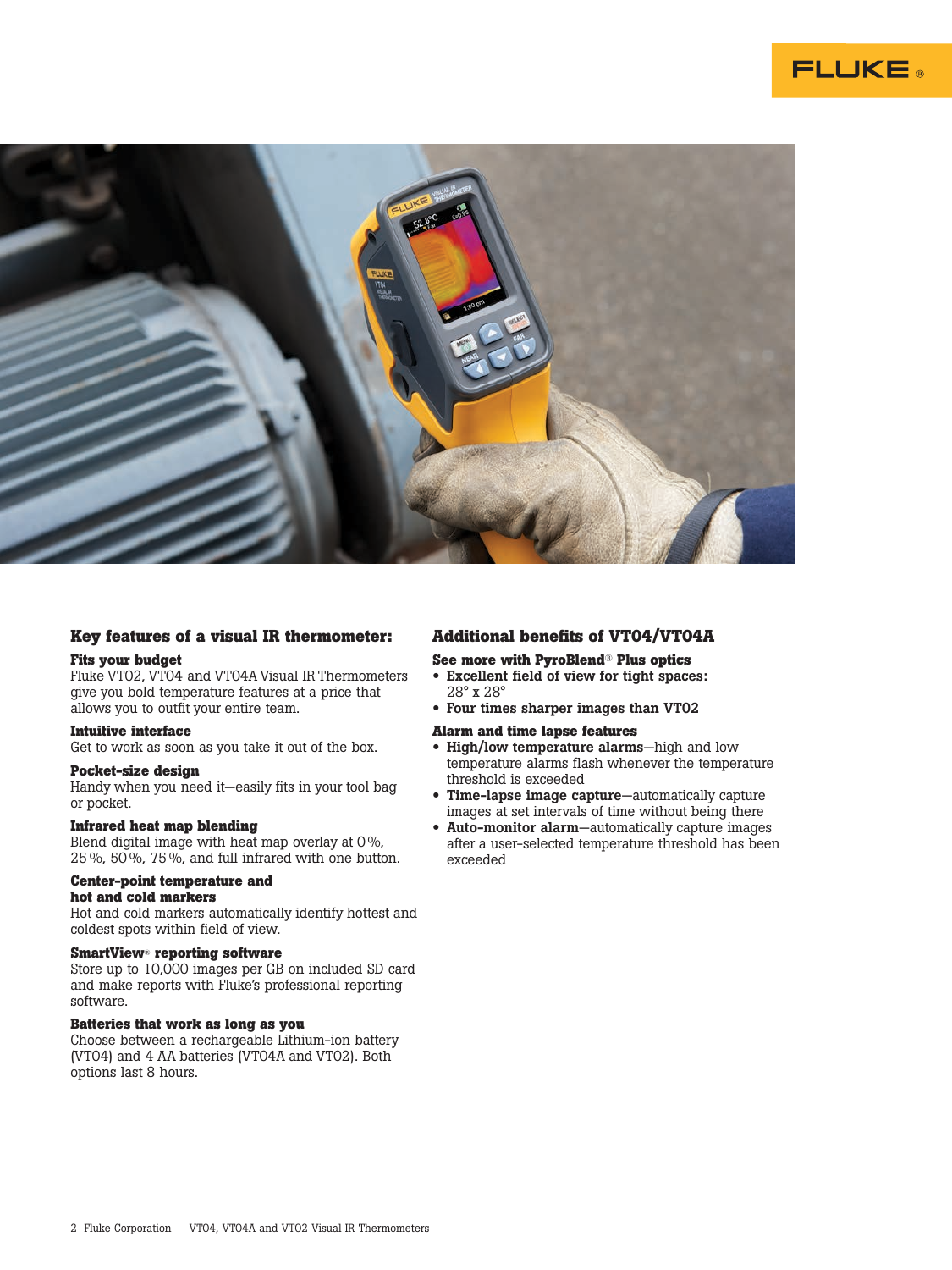

## **Specifications**

| <b>Key features</b>                                               | <b>VT02</b>                                                                                                                                                                                                                 | <b>VT04/VT04A</b>                                               |
|-------------------------------------------------------------------|-----------------------------------------------------------------------------------------------------------------------------------------------------------------------------------------------------------------------------|-----------------------------------------------------------------|
| <b>Built-in digital camera</b>                                    | Yes                                                                                                                                                                                                                         |                                                                 |
| Infrared heat map overlay                                         | Yes, five blending modes                                                                                                                                                                                                    |                                                                 |
| Image optics system                                               | PyroBlend <sup>®</sup> optic                                                                                                                                                                                                | PyroBlend <sup>®</sup> Plus optic<br>4x sharper image than VT02 |
| <b>Field of view</b>                                              | 20° x 20°                                                                                                                                                                                                                   | 28° x 28°                                                       |
|                                                                   |                                                                                                                                                                                                                             |                                                                 |
| <b>High/low temperature alarms</b>                                |                                                                                                                                                                                                                             | Yes                                                             |
| Time-lapse image capture                                          |                                                                                                                                                                                                                             | Yes                                                             |
| <b>Auto-monitor alarm</b>                                         |                                                                                                                                                                                                                             | Yes                                                             |
| <b>Battery type</b>                                               | Four (4) AA batteries                                                                                                                                                                                                       | VT04: Li-ion rechargeable;<br>VTO4A: Four (4) AA batteries      |
| <b>Ergonomics</b>                                                 | Slim pocket-sized design                                                                                                                                                                                                    |                                                                 |
| Hot and cold markers                                              | Yes                                                                                                                                                                                                                         |                                                                 |
| <b>General specifications</b>                                     |                                                                                                                                                                                                                             |                                                                 |
| <b>Battery life</b>                                               | Eight (8) hours                                                                                                                                                                                                             |                                                                 |
| <b>Temperature measurement range</b>                              | -10 °C to +250 °C (14 °F to 482 °F)                                                                                                                                                                                         |                                                                 |
| <b>Temperature measurement</b><br>accuracy                        | $\pm$ 2 °C or $\pm$ 2 %                                                                                                                                                                                                     |                                                                 |
| <b>Temperature measurement</b>                                    | Yes, center-point                                                                                                                                                                                                           |                                                                 |
| Storage medium (micro SD card)                                    | Stores up to 10,000 images per GB (4 GB card included)                                                                                                                                                                      |                                                                 |
| <b>Infrared spectral band</b>                                     | 6.5 $\mu$ m to 14 $\mu$ m                                                                                                                                                                                                   |                                                                 |
| Level and span                                                    | Auto                                                                                                                                                                                                                        |                                                                 |
| <b>Focus mechanism</b>                                            | Focus free                                                                                                                                                                                                                  |                                                                 |
| <b>Alignment of blended visual</b><br>image and infrared heat map | $NEAR: < 23$ cm $(9 \text{ in})$ from target<br>FAR: $>23$ cm (9 in) from target                                                                                                                                            |                                                                 |
| <b>Dimensions</b>                                                 | 21 cm x 7.5 cm x 5.5 cm (8.3 in x 3 in x 2.2 in)                                                                                                                                                                            |                                                                 |
| Weight                                                            | 385 g (13.5 oz)                                                                                                                                                                                                             | VT04: 350 g (12.5 oz);<br>VT04A: 385 g (13.5 oz)                |
| <b>File format</b>                                                | is 2 format saved to SD card. User can create professional reports or export images in<br>SmartView <sup>®</sup> (BMP, DIB, GIF, JPE, JFIF, JPEG, JPG, PNG, TIF and TIFF); go to Fluke website to<br>download software free |                                                                 |
| <b>Safety and compliance</b>                                      | CFR47: 2009 Class A. Part 15 subpart B; CE: EN 61326:2006; IEC/EN 61010-1:2010                                                                                                                                              |                                                                 |
| <b>Warranty</b>                                                   | Two-years                                                                                                                                                                                                                   |                                                                 |